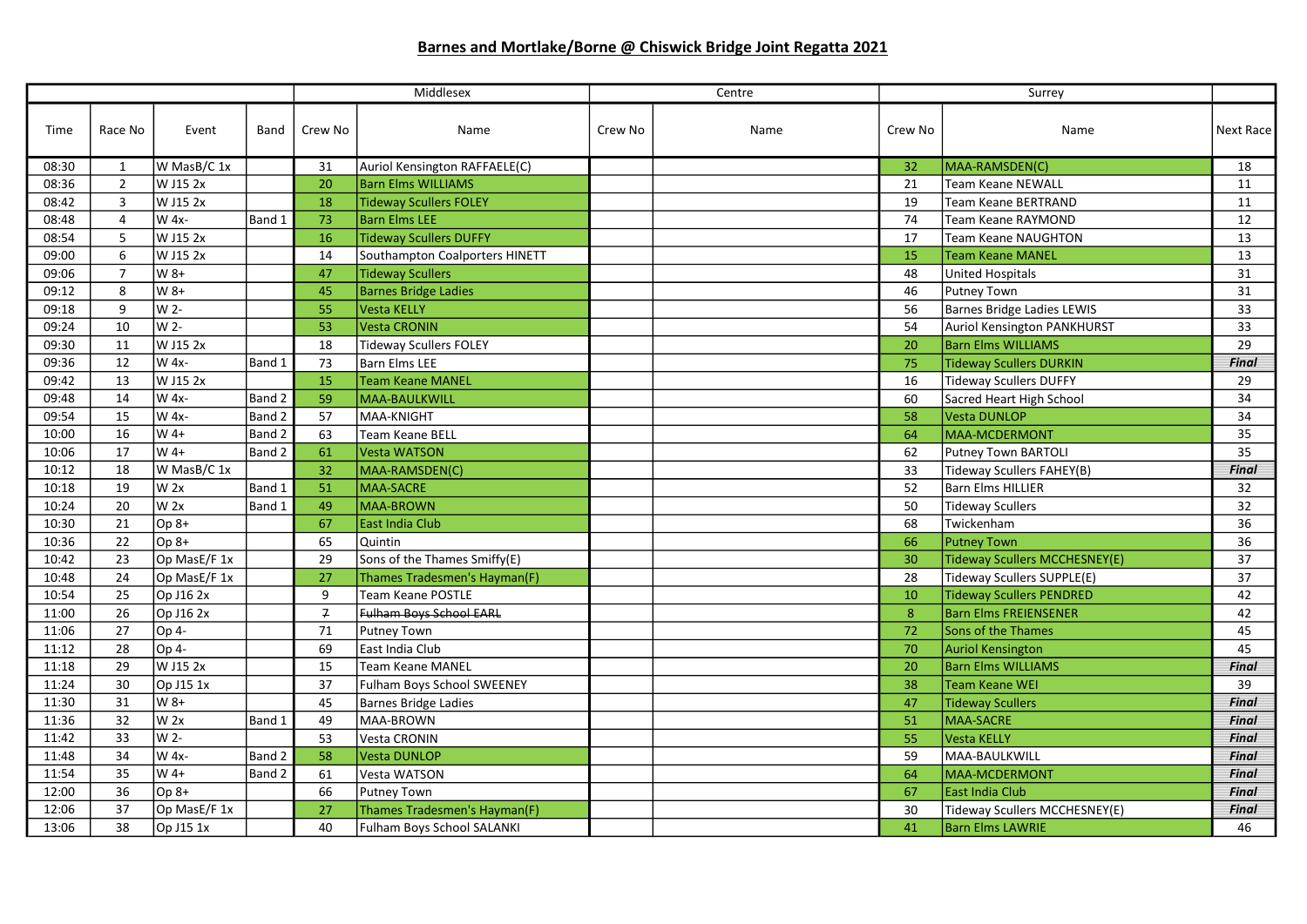## Barnes and Mortlake/Borne @ Chiswick Bridge Joint Regatta 2021

| 13:12 | 39 | Op J15 1x                 |        | 38             | <b>Team Keane WEI</b>                   |     |                                     | 39       | <b>Tideway Scullers MAXWELL</b>           | 46           |
|-------|----|---------------------------|--------|----------------|-----------------------------------------|-----|-------------------------------------|----------|-------------------------------------------|--------------|
| 13:18 | 40 | W J16 1x                  |        | 42             | <b>Tideway Scullers VICARS</b>          |     |                                     | 43       | Team Keane BURNE                          | 49           |
| 13:24 | 41 | Op J15 2x                 |        | 11             | <b>Barn Elms APATU</b>                  |     |                                     | 12       | Team Keane BUTTLE                         | 48           |
| 13:30 | 42 | Op J16 2x                 |        | 8              | <b>Barn Elms FREIENSENER</b>            |     |                                     | 10       | <b>Tideway Scullers PENDRED</b>           | <b>Final</b> |
| 13:36 | 43 | Op 2-                     |        | 76             | <b>East India Club SINCLAIR</b>         |     |                                     | 77       | Abingdon ZMIJANOVIC                       | 50           |
| 13:42 | 44 | W MasD/E 1x               |        | 34             | Tideway Scullers BETTS(E)               |     |                                     | 35       | MAA-CASSINI(D)                            | 51           |
| 13:48 | 45 | Op 4-                     |        | 70             | Auriol Kensington                       |     |                                     | 72       | Sons of the Thames                        | <b>Final</b> |
| 13:54 | 46 | Op J15 1x                 |        | 38             | Team Keane WEI                          |     |                                     | 41       | <b>Barn Elms LAWRIE</b>                   | <b>Final</b> |
| 14:00 | 47 | $W_1x$                    |        | 82             | Sons of the Thames TURNOCK              |     |                                     | 83       | Tideway Scullers O'SULLIVAN               | 64           |
| 14:06 | 48 | Op J15 2x                 |        | 11             | <b>Barn Elms APATU</b>                  |     |                                     | 13       | <b>Barn Elms GUTSEV</b>                   | <b>Final</b> |
| 14:12 | 49 | W J16 1x                  |        | 42             | <b>Tideway Scullers VICARS</b>          |     |                                     | 44       | <b>Tideway Scullers HEATON</b>            | <b>Final</b> |
| 14:18 | 50 | Op <sub>2</sub>           |        | 76             | <b>East India Club SINCLAIR</b>         |     |                                     | 78       | <b>Cygnet PIGUET</b>                      | <b>Final</b> |
| 14:24 | 51 | W MasD/E 1x               |        | 35             | MAA-CASSINI(D)                          |     |                                     | 36       | MAA-BELL-SYER(E)                          | <b>Final</b> |
| 14:30 | 52 | Op MasC/D 1x              |        | 25             | Tideway Scullers BURMESTER(C)           |     |                                     | 26       | Cygnet STROMBERG(C)                       | 71           |
| 14:36 | 53 | Op MasC/D 1x              |        | 22             | MAA-MITCHELL(D)                         | 23  | Fulham Reach BENTON(C)              | 24       | Quintin OHRENSTEIN(D)                     | 71           |
| 14:43 | 54 | W <sub>1x</sub>           |        | 84             | MAA-KEENE                               | 85  | Sacred Heart High School AQUILINA   | 86       | <b>Auriol Kensington HAGE</b>             | 64           |
| 14:50 | 55 | W <sub>1x</sub>           |        | 79             | Fulham Reach JEDIDI                     | 80  | Team Keane RAYMOND                  | 81       | Barn Elms APATU                           | 64           |
| 14:57 | 56 | $\overline{\Theta p}$ 1x  | Band 2 | 96             | Fulham Reach IRELAND                    | 97  | Tideway Scullers JONES              | 98       | Poplar Blackwall & District CARTER-MILLER | 74           |
| 15:04 | 57 | $Op-1x$                   | Band 2 | 93             | Vesta BENSON                            | 94  | Poplar Blackwall & District Gilbert | 95       | <b>MAA-DILLON</b>                         | 74           |
| 15:11 | 58 | $Op 4x-$                  |        | 90             | <b>Team Keane CREIGHTON</b>             | 91  | Sons of the Thames STANTON          | 92       | <b>Team Keane MORRIS</b>                  | 67           |
| 15:18 | 59 | $Op 4x-$                  |        | 87             | Cygnet DRAGE                            | 88  | Sons of the Thames WATSON           | 89       | Team Keane RUSSELL THOMPSON               | 67           |
| 15:25 | 60 | $W$ 2x                    | Band 2 | 105            | Vesta BLOWING                           | 106 | <b>Sons of the Thames PHILLIPS</b>  | 107      | Sacred Heart High School HOGAN            | <b>Final</b> |
| 15:32 | 61 | W 4-                      |        | 108            | l Vesta                                 | 109 | <b>MAA-WEBB</b>                     | 110      | Barnes Bridge Ladies LEWIS                | <b>Final</b> |
| 15:39 | 62 | Op <sub>2x</sub>          | Band 2 | 99             | London School Of Economics              | 100 | East India Club GILL                | 101      | Fulham Reach ANTAR                        | 66           |
| 15:46 | 63 | $\Theta$ <sub>p</sub> 2x  | Band 2 | 102            | Tideway Scullers JONES                  | 103 | MAA-CAMPBELL                        | 104      | Fulham Reach COUGHLAN                     | 66           |
|       |    |                           |        |                | Winner Race 55                          |     |                                     |          | Winner Race 54                            |              |
| 15:53 | 64 | W <sub>1x</sub>           |        | 79 or 80       | Fulham Reach JEDIDI or                  | 83  | Tideway Scullers O'SULLIVAN         | 84 or 85 | MAA-KEENE or                              | <b>Final</b> |
|       |    |                           |        | or 81          | Team Keane RAYMOND or                   |     |                                     | or 86    | Sacred Heart High School AQUILINA or      |              |
|       |    |                           |        |                | <b>Barn Elms APATU</b>                  |     |                                     |          | <b>Auriol Kensington HAGE</b>             |              |
| 16:00 | 65 | Op <sub>2x</sub>          | Band 1 | 117            | <b>Team Keane CREIGHTON</b>             | 118 | <b>Tideway Scullers WELLS</b>       | 119      | <b>Team Keane RUSSELL THOMPSON</b>        | <b>Final</b> |
|       |    |                           |        |                | Winner Race 62                          |     |                                     | 102 or   | Winner Race 63                            |              |
| 17:00 | 66 | $\Theta$ <sub>p</sub> 2x  | Band 2 |                | 99 or 100 London School Of Economics or |     |                                     | 103 or   | <b>Tideway Scullers JONES or</b>          | <b>Final</b> |
|       |    |                           |        | or 101         | East India Club GILL or                 |     |                                     | 104      | MAA-CAMPBELL or                           |              |
| 17:06 |    | $\Theta$ <sub>p</sub> 4x- |        |                | Fulham Reach ANTAR                      |     |                                     |          | Fulham Reach COUGHLAN                     |              |
|       |    |                           |        |                | Winner Race 59                          |     |                                     |          | Winner Race 58                            |              |
|       | 67 |                           |        |                | 87 or 88 Cygnet DRAGE or                |     |                                     | 90 or 91 | Team Keane CREIGHTON or                   | <b>Final</b> |
|       |    |                           |        | or 89          | Sons of the Thames WATSON or            |     |                                     | or 92    | Sons of the Thames STANTON or             |              |
|       |    |                           |        |                | Team Keane RUSSELL THOMPSON             |     |                                     |          | <b>Team Keane MORRIS</b>                  |              |
| 17:12 | 68 | $Op 4+$                   |        | 120            | <b>East India Club RICHARDS</b>         | 121 | Auriol Kensington                   | 122      | St Georges Med.Sch.                       | <b>Final</b> |
| 17:19 | 69 | Op 1x                     | Band 1 | 114            | <b>Barn Elms WILLIAMS</b>               | 115 | Team Keane RUSSELL THOMPSON         | 116      | Twickenham WOOLLER                        | <b>Final</b> |
| 17:26 | 70 | W MasD/E 2x               |        | $\overline{4}$ | MAA-KELL(E)                             | 5   | Barnes Bridge Ladies COX(E)         | 6        | Barnes Bridge Ladies STACKHOUSE(D)        | <b>Final</b> |